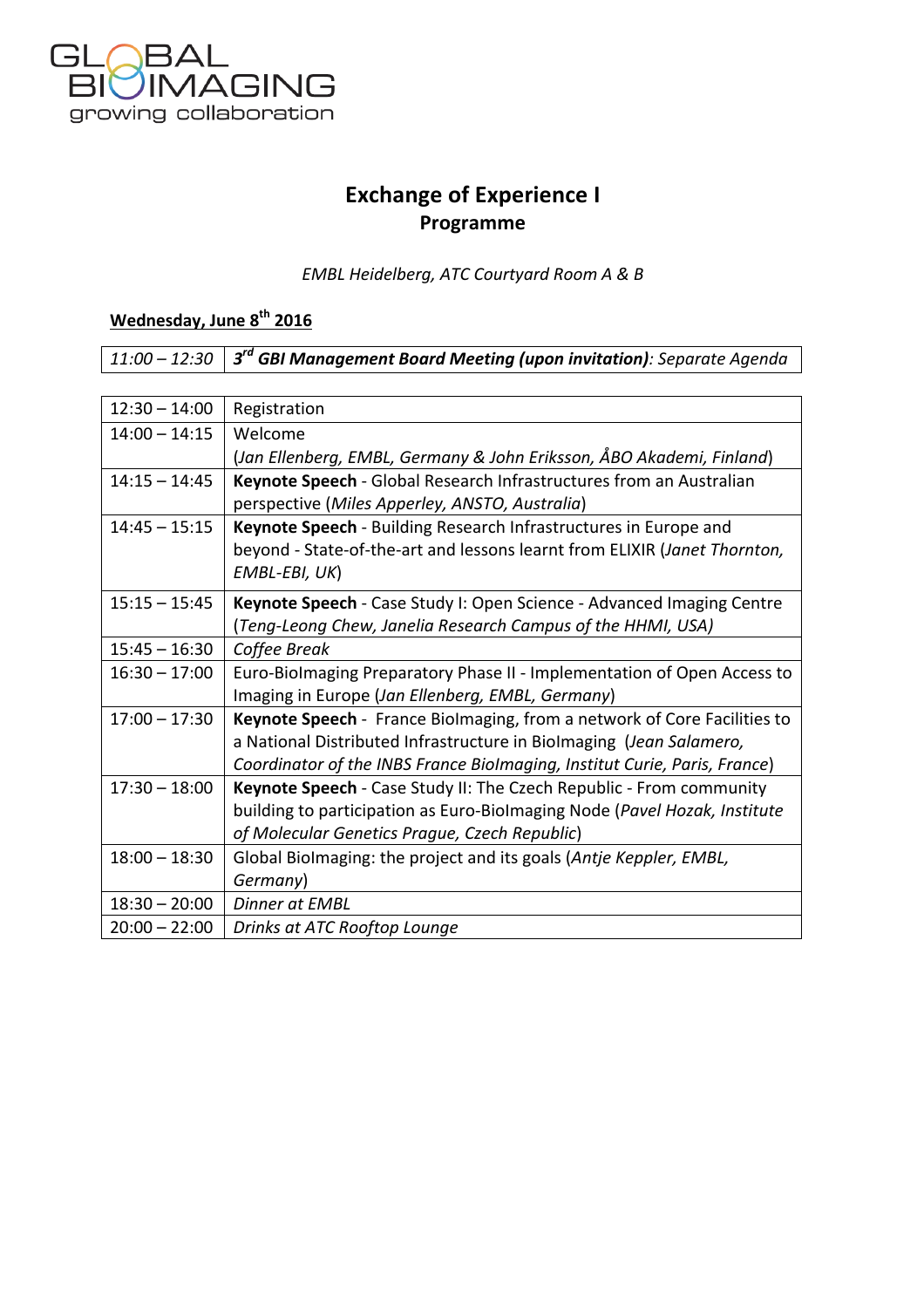

## **Thursday, June 9th 2016**

| $09:30 - 09:45$ | Introductory session: Objectives of the upcoming activities                                 |
|-----------------|---------------------------------------------------------------------------------------------|
|                 | (John Eriksson)                                                                             |
| $09:45 - 12:30$ | <b>Break-out Sessions</b>                                                                   |
|                 | <b>Session I (Courtyard Room)</b>                                                           |
|                 | Training for Imaging Facility Staff (Chair: Rainer Pepperkok)                               |
|                 | Benchmarking existing training courses for Imaging Facility Staff at<br>international level |
|                 | Building a virtual platform for training material                                           |
|                 | Gathering expectations on the GBI courses for Imaging Facility<br>Staff                     |
|                 | <b>Session II (ATC Seminar Room A - Helix)</b>                                              |
|                 | Image Data Management (Chair: Jason Swedlow)                                                |
|                 | State-of-the-art of available tools for analysis and image data<br>$\bullet$                |
|                 | processing across biological and biomedical imaging                                         |
|                 | Mapping of needs for a common virtual repository of software                                |
|                 | tools                                                                                       |
|                 |                                                                                             |
| $12:30 - 13:30$ | Light Lunch                                                                                 |
| $13:30 - 14:45$ | Summary of Break-out Sessions (Chairs: Jan Ellenberg, John Eriksson)                        |
|                 | How to build global access, image data and training services in imaging                     |
|                 | research infrastructures?                                                                   |
| $14:45 - 15:15$ | Coffee Break                                                                                |
| $15:15 - 16:15$ | Panel Discussion (Moderator: Antje Keppler)                                                 |
|                 | Learning the experiences and expectations from international GBI                            |
|                 | partners                                                                                    |
| $16:15 - 16:30$ | Closing Session – Summary and next steps (Antje Keppler)                                    |
|                 |                                                                                             |

| 16:30 - 17:30   Satellite Event - EuBI Industry Board meets Representatives of EuBI |
|-------------------------------------------------------------------------------------|
| <b>Node Candidates</b>                                                              |